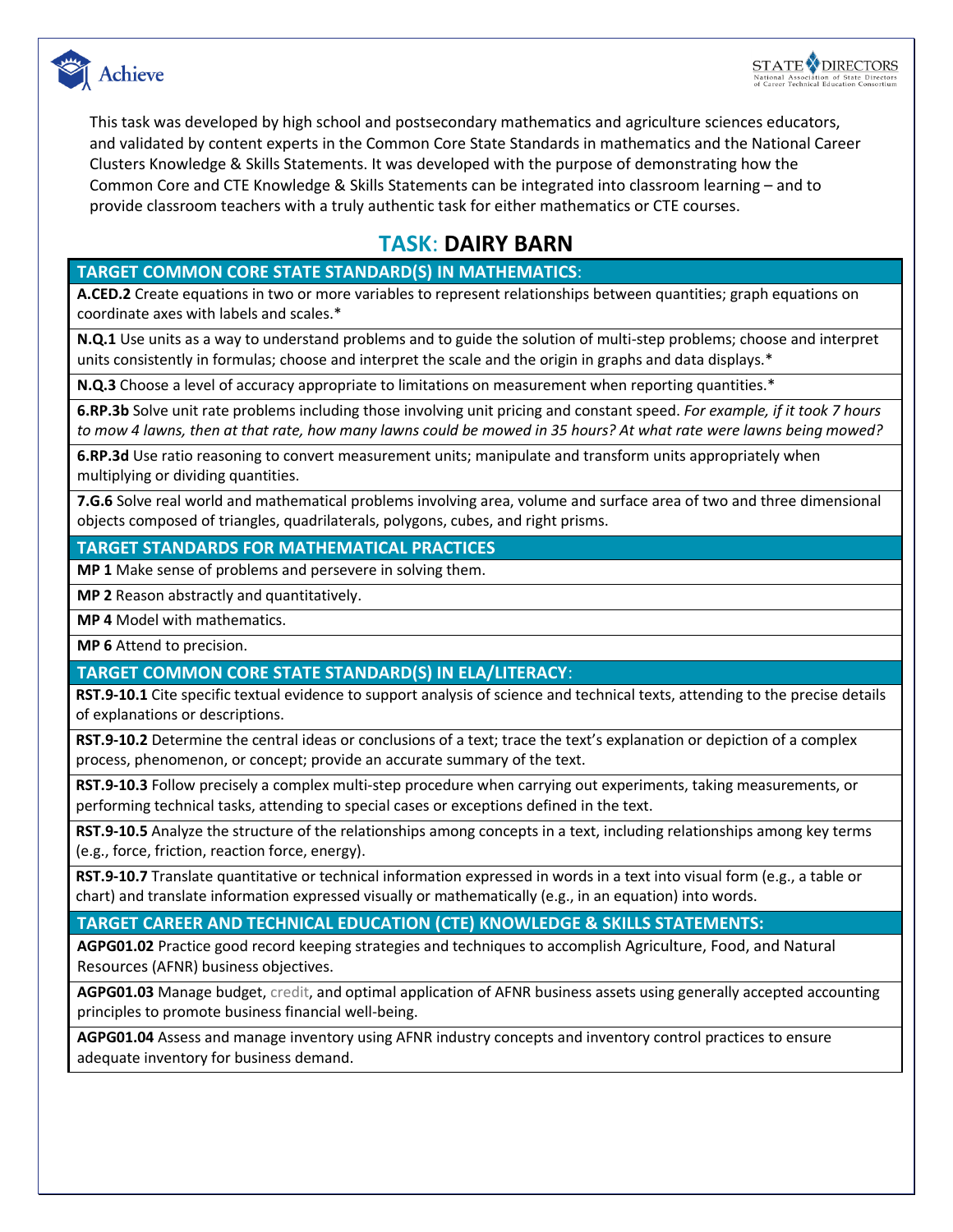



#### **RECOMMENDED COURSE(S):**

**Algebra I or Geometry; Integrated Math I or II; Animal Science; Animal Husbandry; Agribusiness Management**

#### **ADDITIONAL INSTRUCTIONS:**

This task requires basic calculation and can be completed in one class period. It may be used as a formative or summative assessment task.

\* Modeling standards appear throughout the CCSS high school standards and are indicated by a star symbol  $(*)$ .

#### *About the Common Core State Standards in Mathematics*

The Common Core State Standards (CCSS) for Mathematics are organized by grade level in grades K–8. At the high school level, the standards are organized by conceptual category (number and quantity, algebra, functions, geometry, and probability and statistics), showing the body of knowledge students should learn in each category to be college and career ready, and to be prepared to study more advanced mathematics. The Standards for Mathematical Practice describe ways in which developing student practitioners of the discipline of mathematics increasingly ought to engage with the subject matter as they grow in mathematical maturity and expertise throughout the elementary, middle and high school years. [www.corestandards.org](http://www.corestandards.org/)

#### *About the Common Core State Standards in English Language Arts/Literacy*

The Common Core State Standards (CCSS) for ELA/Literacy are organized by grade level in grades K–8. At the high school level, the standards are organized by 9-10 and 11-12 grade bands. Across K-12 there are four major strands: Reading, Writing, Speaking and Listening, and Language. The CCSS also include Standards for Literacy in History/Social Studies, Science, and Technical Subjects, with content-specific (Reading and Writing) literacy standards provided for grades 6-8, 9-10, and 11-12, to demonstrate that literacy needs to be taught and nurtured across all subjects. [www.corestandards.org](http://www.corestandards.org/)

#### *About the Career Cluster Knowledge and Skill Statements*

As an organizing tool for curriculum design and instruction, Career Clusters™ provide the essential knowledge and skills for the 16 Career Clusters™ and their Career Pathways. It also functions as a useful guide in developing programs of study bridging secondary and postsecondary curriculum and for creating individual student plans of study for a complete range of career options. As such, it helps students discover their interests and their passions, and empowers them to choose the educational pathway that can lead to success in high school, college and career. [http://www.careertech.org/career-clusters/resources/clusters/agriculture.html.](http://www.careertech.org/career-clusters/resources/clusters/agriculture.html) Although not included in this template, all Clusters and Pathways have Foundational Academic Expectations and Essential Knowledge & Skills Statements, which, in some cases, overlap with the Common Core State Standards.

- Fill sand
- **Truckloads**
- Unit rates
- Inner / Outer stalls, alleys

**KEY TERMS**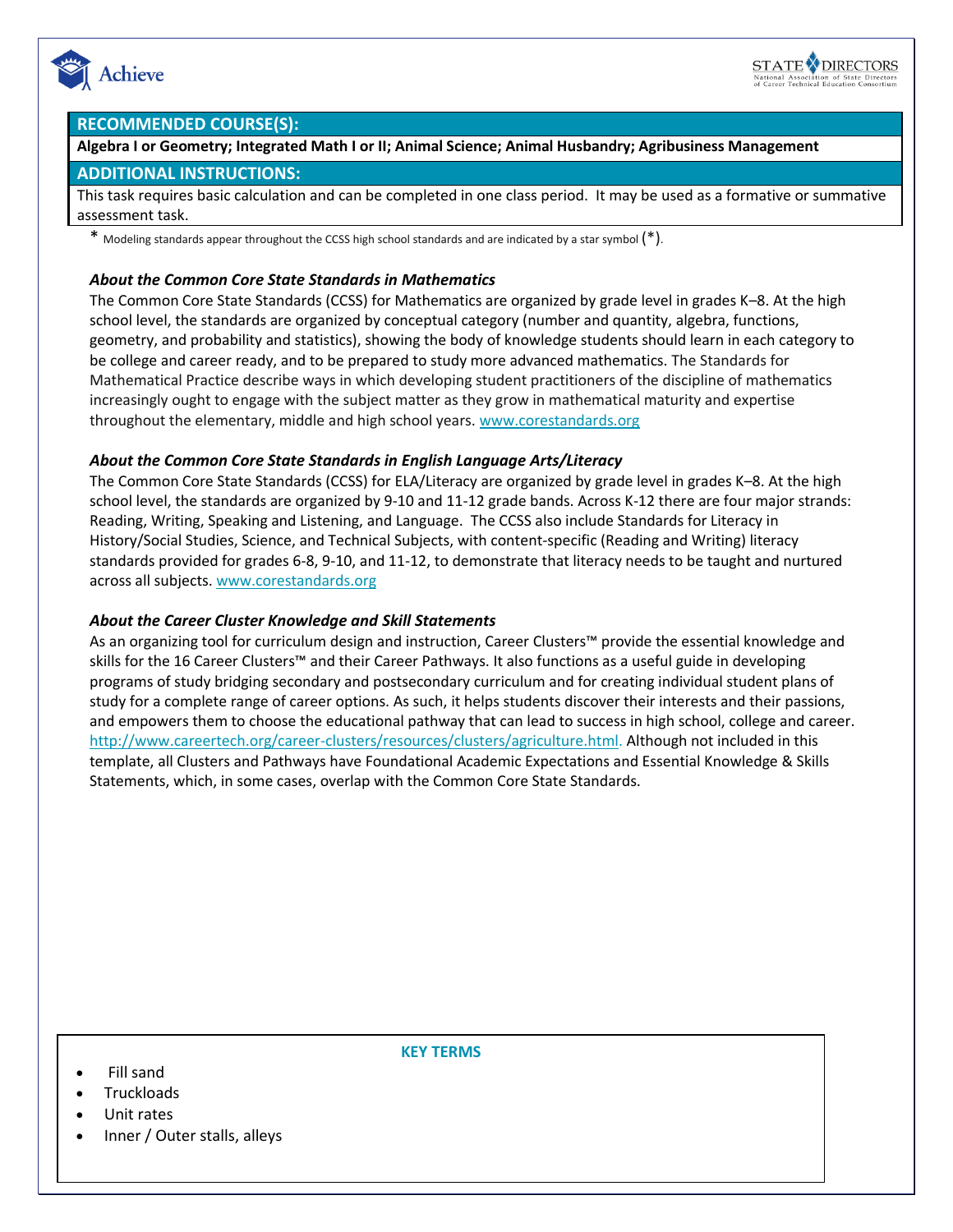

# DAIRY BARN *– The Task*

You are manager of a dairy farm and are responsible for all aspects of the operation. You have just built a new barn (see diagram below) to which you must add the appropriate level of fill sand bedding for your cows. You must establish the amount of fill sand needed to fill the barn stalls in addition to determining how much sand you will need to order and its cost.

Use the diagram and the following information to answer the questions below.



### **North**

#### **South**

The Barn is 108 ft by 80 ft.

- The north alley between the inner and outer stalls is 21 ft.
- The south alley between the inner and outer stalls is 15 ft.
- Each stall has the same dimensions, and is 4.5 ft wide.
- Each set of stalls requires a consistent layer of 9 inches of fill sand.
- The alleys are concrete and do not require fill sand.
- Partial truckloads of sand are not available from either supplier.
- Sand must be delivered to your dairy farm. You must include delivery costs in your sand order.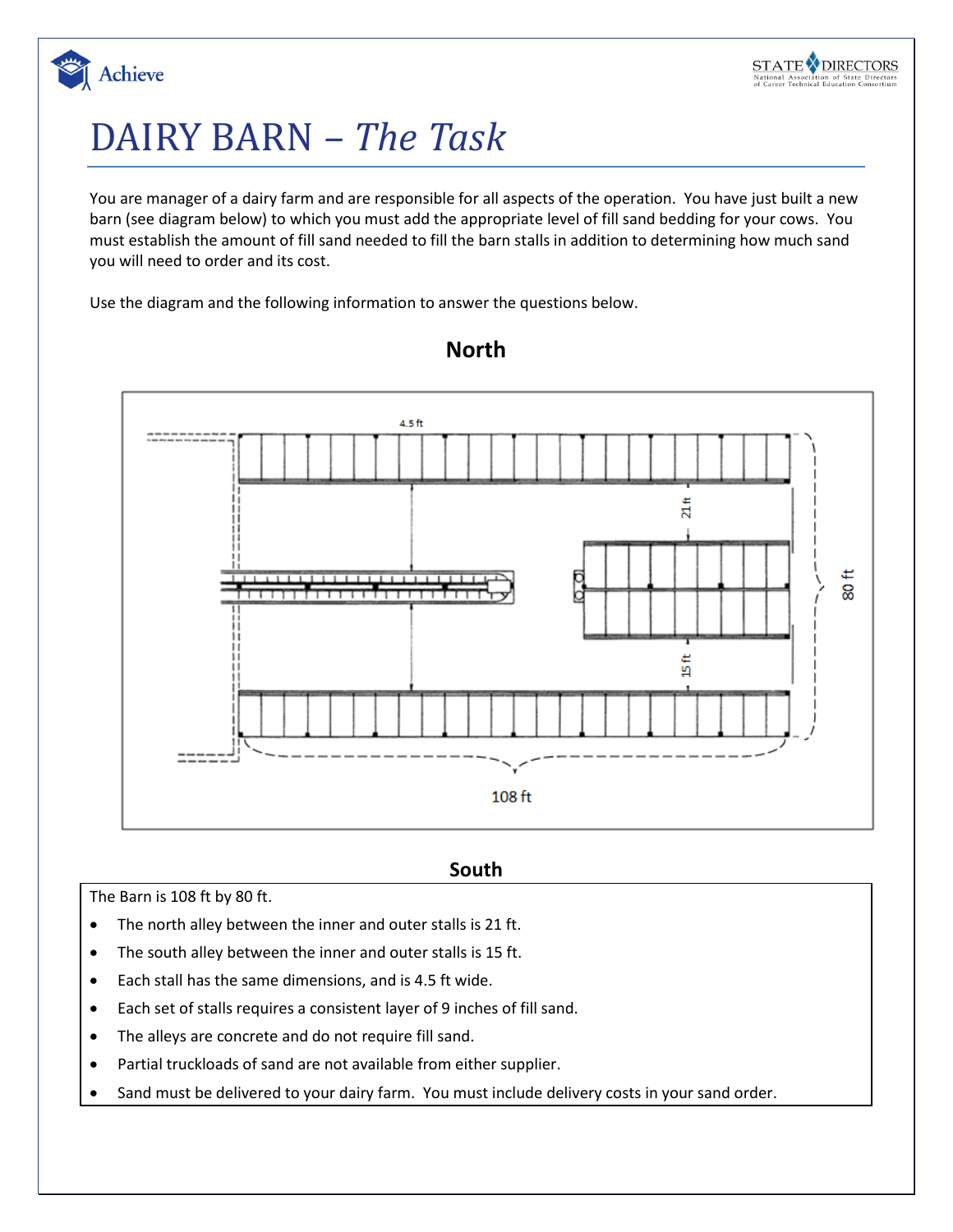

#### *Show all your work.*

- 1. What is the overall volume of fill sand required to provide a consistent 9-inch layer for all stalls in cubic feet?
- 2. Suppliers sell damp sand only by the cubic yard. Convert the number of cubic feet of damp sand required to cubic yards.
- 3. Supplier A delivers sand in truckloads of 10 cubic yards, and only delivers full truckloads. They charge \$7.60 per cubic yard and are located 12.4 miles from your dairy. Supplier A charges \$7.50 per loaded mile for delivery. How much with the sand and delivery cost to fill the stalls using Supplier A? Write an equation to show how you will arrive at the cost. Show your work as you solve the equation.
- 4. Supplier B charges \$8.50 per cubic yard and is located 7.6 miles from your dairy. They charge \$7.50 per loaded mile for delivery. They have already figured your total cost for sand and delivery charge to be \$1,172.50 for 7 truckloads. How many cubic yards will Supplier B deliver per truckload? Write an equation to show how you will determine the number of cubic yards per truckload. Show your work as you solve the equation.
- 5. Compare total cost for the two different suppliers given. From which supplier will you purchase your fill sand? (Since both suppliers provide quality sand, you will select the lowest priced sand for your operation.) What are your savings?
- 6. Once the barn has been initially filled, sand only needs to be replaced by a single truckload at a time. For waste management, a total of 2.6 per cubic yards of sand are removed per week. Using Supplier B, how many weeks will go by before you need another truckload?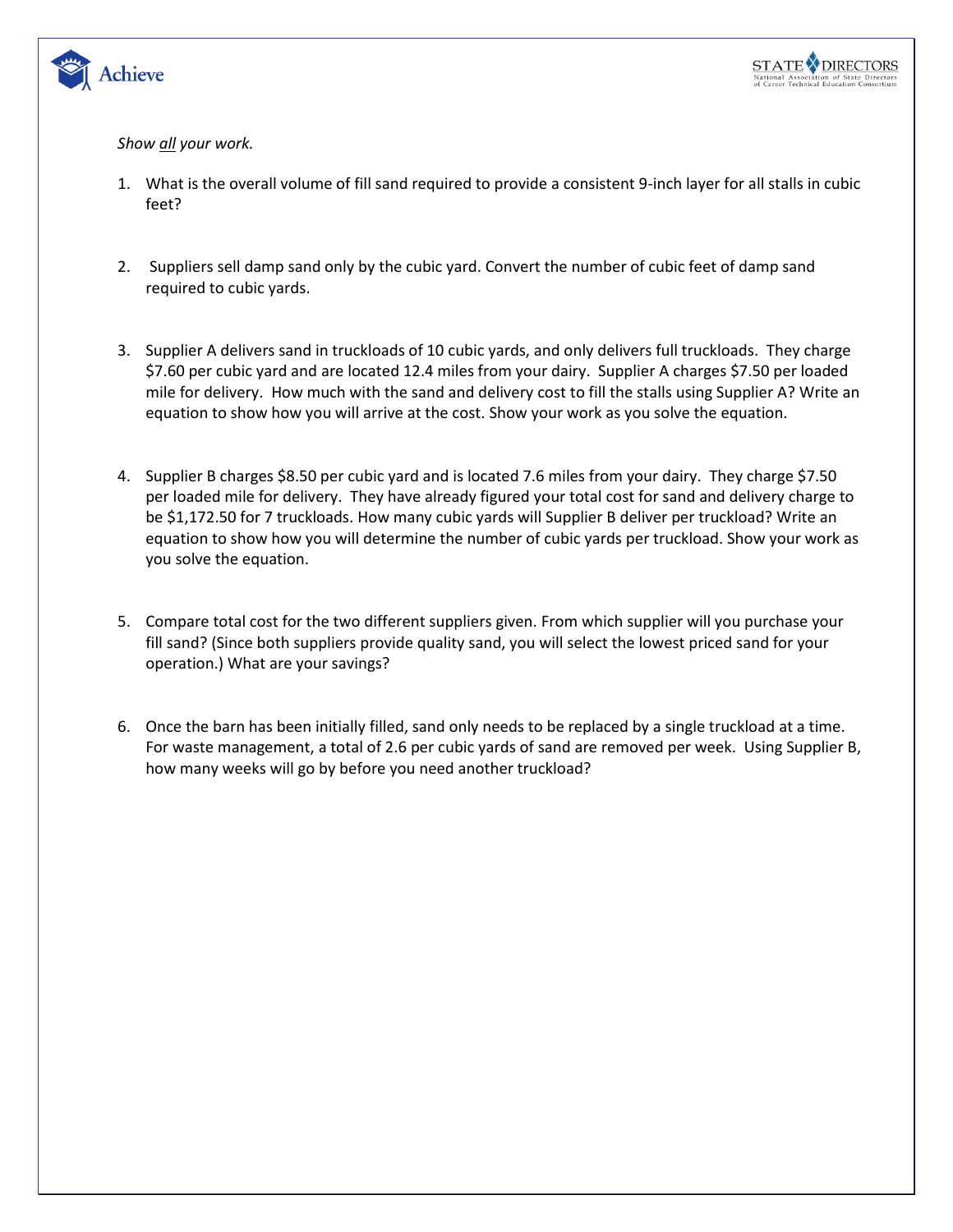

# DAIRY BARN – *Possible Solution(s)*

**1.** From the given information we conclude the following: The dimensions of each stall are:

Achieve

The length of each stall can be found by subtracting the width of the north and south alleys from the total width and dividing by 4 (the number of rows of stalls along the east wall):

 $80' - 21' - 15' = 44'$  44' / 4 = 11' per stall Width =  $4.5'$ 

The depth of the sand is 9 inches, which equals ¾ foot.

The volume of sand needed for each stall = 11' x 4.5' x ¾ ' = **37.125 ft<sup>3</sup> per stall**

We know that there are 24 stalls along each of the north and south walls and 18 total in the inner stalls, for a total of 66 stalls.

The total volume of fill sand needed in cubic feet is 37.125 ft **3** x 66 = **2450.25 ft3.**

**2.** One cubic yard equals 27 cubic feet. Using unit analysis:

$$
2450.25 \, \text{ft}^3 \cdot \frac{1 \text{yd}^3}{27 \, \text{ft}^3} = \frac{\text{90.75 yd}^3}{}
$$

**3.** We need about 91 cubic yards but since Supplier A only delivers full truckloads of 10 cubic yards each, we will need to decide whether to order 9 truckloads, which is a little short, or 10 truckloads, which is too much.

If 9 truckloads are ordered the barn will be 0.75  $yd^3$  short of sand: 0.75 yd $3$  = 20.25 ft $3$ 

The shortage of 20.25 ft<sup>3</sup> can be interpreted two ways:

- 1. One stall will not have enough sand solving the equation for D (depth of the sand)  $4.5' \times 11' \times D = 20.25$  ft<sup>3</sup> 49.5 ft<sup>2</sup> x D = 20.25 ft<sup>3</sup>  $D = 20.25 \text{ ft}^3 / 49.5 \text{ ft}^2 = .409... \text{ ft}$ , = 4.9 inches of sand This means that one stall would be short by 4.1 inches of sand. This is likely inadequate, making the stall not usable.
- 2. All the stalls will have less than 9 inches of sand solving the equation to determine the overall depth of sand using 90 yd<sup>3</sup> or 2430 ft<sup>3</sup> 66 stalls x 4.5' x 11' x D = 2430 ft<sup>3</sup> 3267 ft<sup>2</sup> x D = 2430 ft<sup>3</sup> D = 2430 ft<sup>3</sup> / 3267 ft<sup>2</sup> = .7438... ft = 8.93 inches of sand per stall. (This is very close to the 9 inches required so may be adequate.)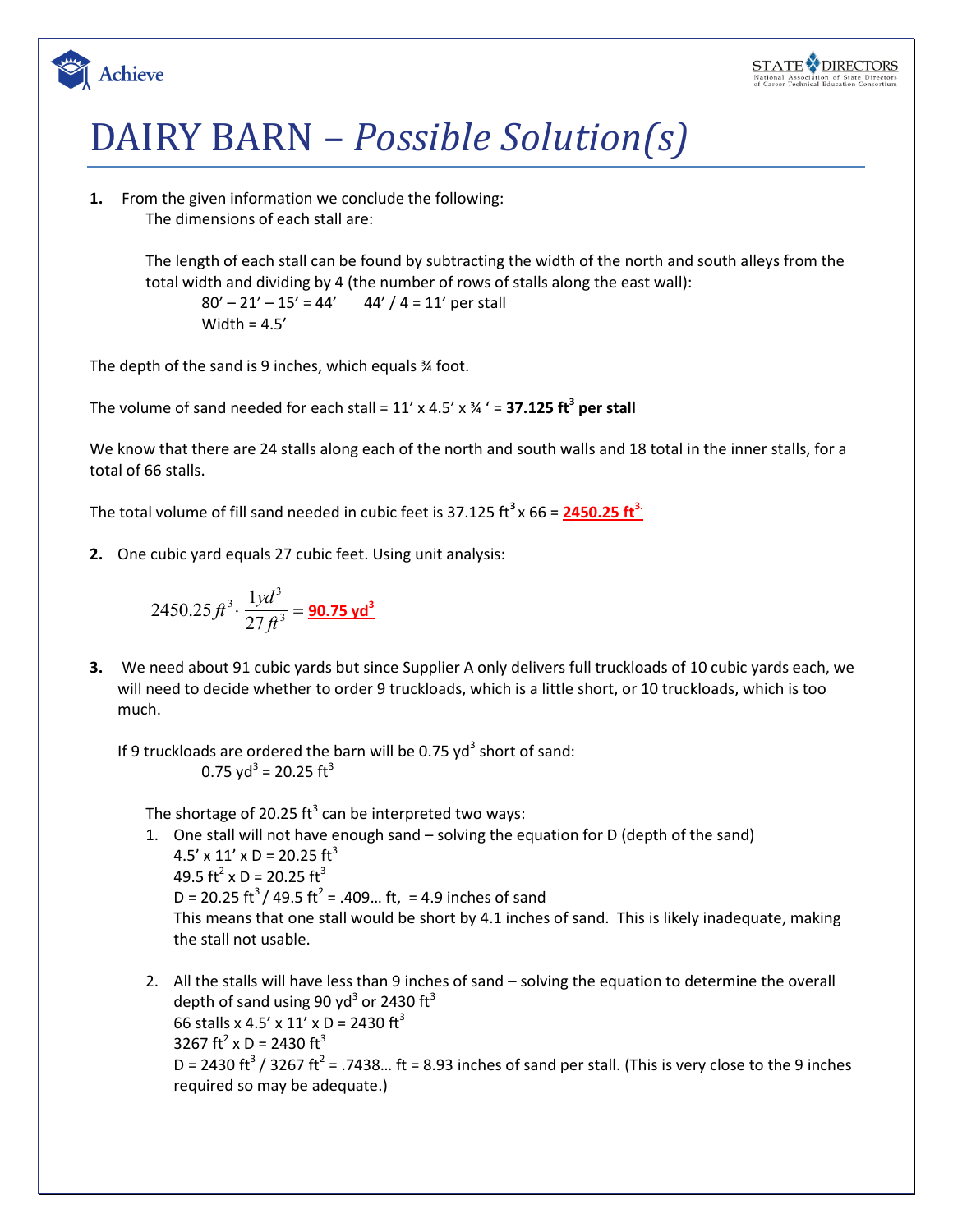



The student will need to make a decision regarding the number of loads to order from Supplier A.

| Cost of sand per truckload: | \$7.60/yd <sup>3</sup> x 10 yd <sup>3</sup> = \$76.00 |
|-----------------------------|-------------------------------------------------------|
| Delivery per truckload:     | 12.4 mi x \$7.50 per mi = \$93                        |
| Total per truckload:        | \$169.00                                              |

 $12.4$  mi x \$7.50 per mi = \$93.00  $$169.00$ 

The equation will be:

Let  $T =$  the number of truckloads and  $C =$  total cost in dollars  $C = 76T + 93T = 169T$ 

TOTAL FOR 9 Truckloads from Supplier A: **\$1521.00** TOTAL FOR 10 Truckloads from Supplier A: **\$1690.00**

4. Assuming that Supplier B is planning to send 90.75 yd<sup>3</sup>, we can use unit analysis and proportional reasoning to determine the number of cubic yards per truckload:

7truckloads ltruckload *xyd* 90.75  $y d^3$   $xy d^3$  $=$ 

7*x* = 90.75 *x* = 12.96…

So Supplier B will deliver approximately **13 yd<sup>3</sup> per truckload**.

**5.** We know the total costs for Supplier A are either \$1521 (for 9 loads, or 90 ft<sup>3</sup>) or \$1690 (for 10 loads, or 100 ft<sup>3</sup>). The cost quoted by Supplier B of \$1172.50, which the supplier indicates is enough sand to meet our needs, is lower than the cost for Supplier A, regardless of whether 9 or 10 loads are ordered. Therefore the sand should be ordered from Supplier B.

The differences would be \$1521 – \$1172.50 = **\$348.50** OR \$1690 - \$1172.50 = **\$517.50**, depending on whether 9 or 10 loads is considered the delivery amount for Supplier A.

6. Since Supplier B has 13 yd<sup>3</sup> per truckload, the sand would need to be replaced once the amount removed gets close to that. To find out how many weeks we can use unit analysis:

$$
13yd^{3} \cdot \frac{1week}{2.6yd^{3}} = \frac{13}{2.6} weeks = 5 weeks
$$

So Supplier B will need to deliver another 13 yd<sup>3</sup> truckload in <mark>5 weeks.</mark> (This assumes that it is acceptable to have less than 9 inches of sand in the stalls during this 5 week period. A delivery in 5 weeks means that the level of sand will become less each week and then brought back up to the desired level with the new delivery.)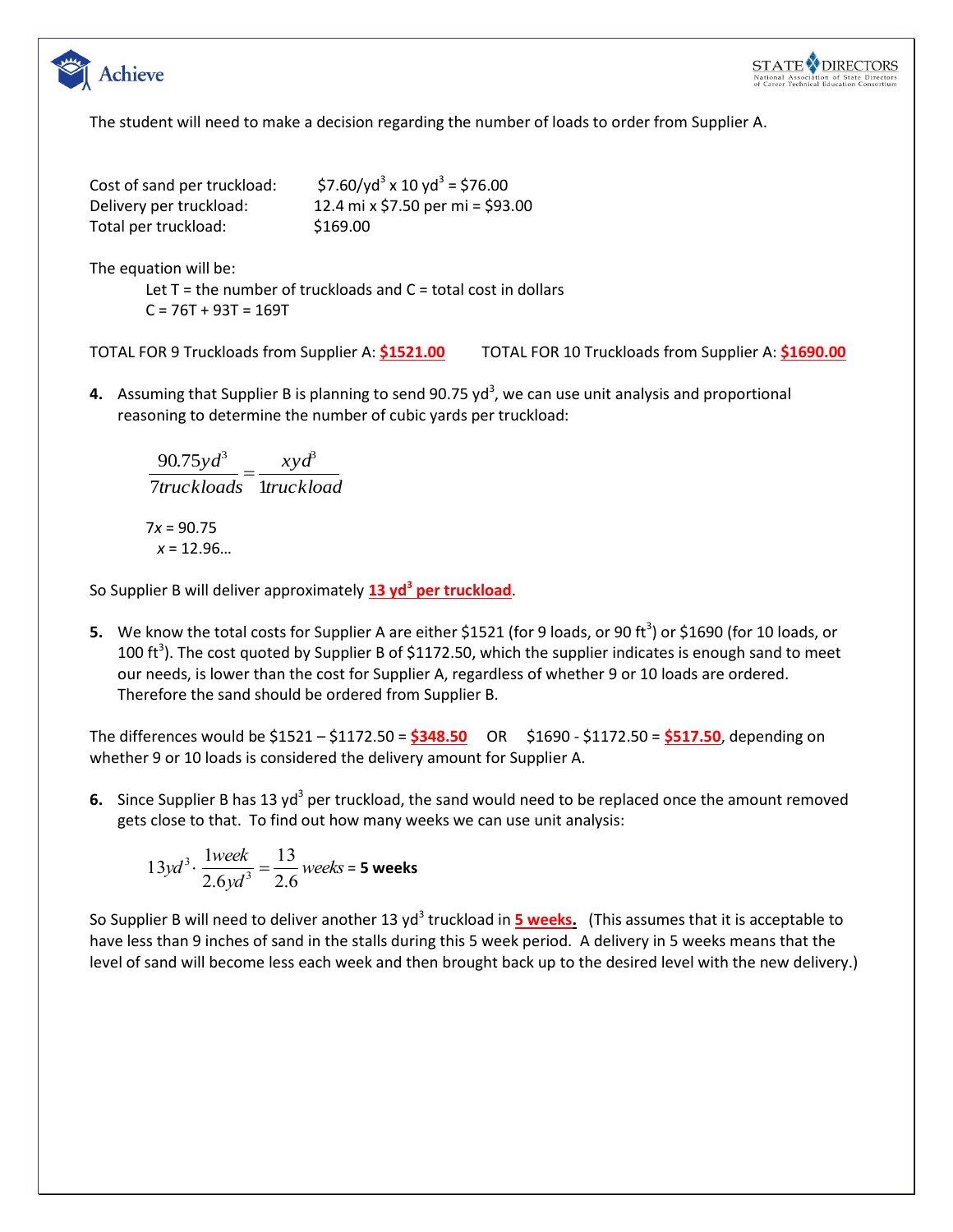



# DAIRY BARN – *Appendix: Alignment Ratings*

The rating system used in the following charts is as follows:

### **3 EXCELLENT ALIGNMENT:**

The content/performance of the task is clearly consistent with the content/performance of the Common Core State Standard.

#### **2 GOOD ALIGNMENT:**

The task is consistent with important elements of the content/performance of the CCSS statement, but part of the CCSS is not addressed.

#### **1 WEAK ALIGNMENT:**

There is a partial alignment between the task and the CCSS, however important elements of the CCSS are not addressed in the task.

### **N/A:**

For Mathematical Practices a content rating does not apply.

In the charts **C = Content Rating** and **P = Performance Rating**

#### **COLOR KEY**

- **Black** = Part of CCSS/K&S Statement aligned to task
- **Gray** = Part of CCSS/K&S Statement *not* aligned to task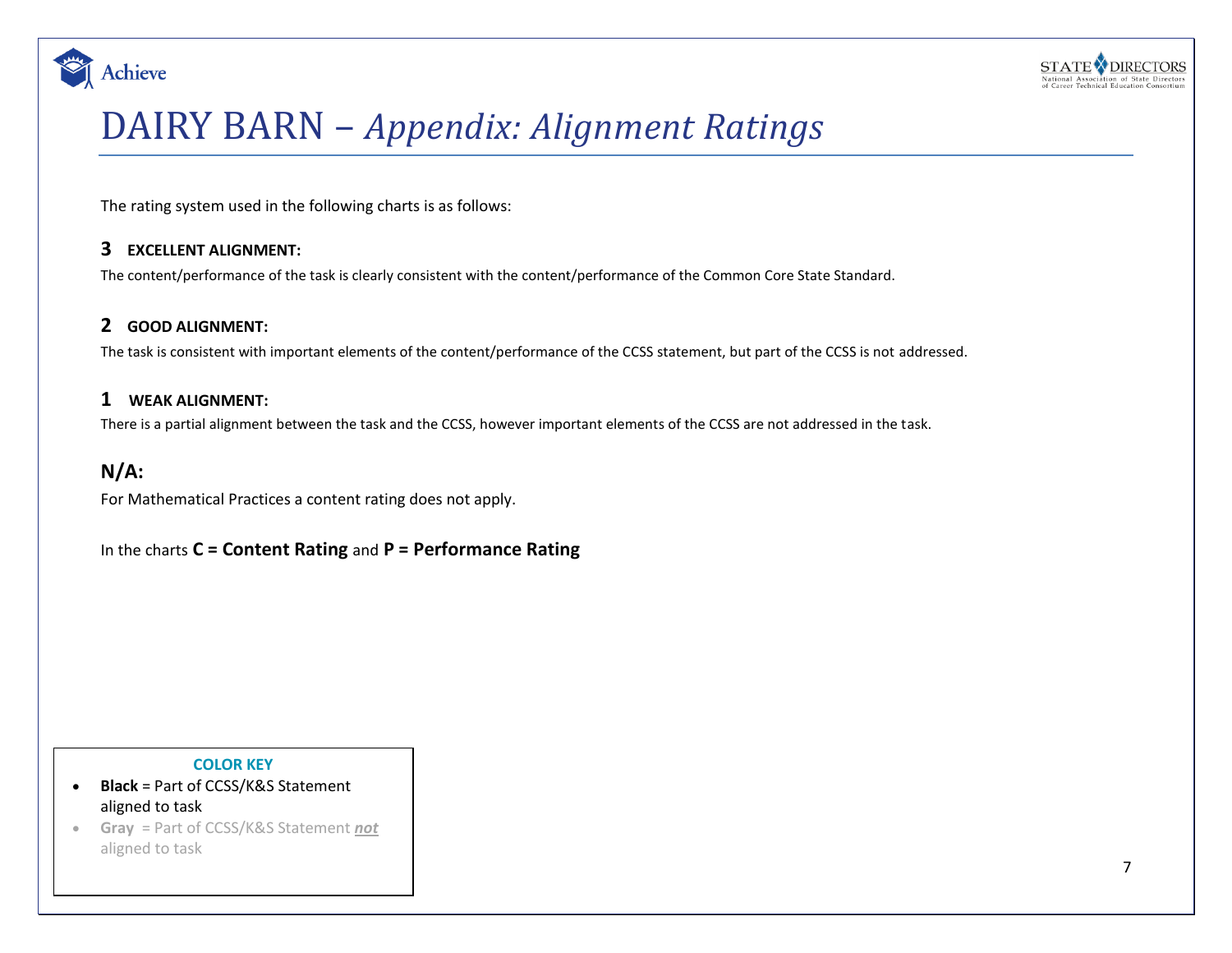



# **Task-to-Mathematical Practice Alignment Recording Sheet**

| <b>Task</b><br><b>Name</b> | <b>Aligned CCSS</b><br><b>Mathematical Practice Standards</b> | $\mathsf{C}$ | P                       | <b>Alignment Comments</b><br>(Standards selection, partial alignments, reasons for rating, etc)                                                                                                                                                                                                                                                                                                                                          | <b>Task Comments</b><br>(Strengths, weaknesses, possible<br>improvements, effectiveness,<br>etc)                                                                                                                                                                                                                   |  |
|----------------------------|---------------------------------------------------------------|--------------|-------------------------|------------------------------------------------------------------------------------------------------------------------------------------------------------------------------------------------------------------------------------------------------------------------------------------------------------------------------------------------------------------------------------------------------------------------------------------|--------------------------------------------------------------------------------------------------------------------------------------------------------------------------------------------------------------------------------------------------------------------------------------------------------------------|--|
| DAIRY BARN                 | MP 1 Make sense of problems and<br>persevere in solving them. | N/A          | 3                       | For this task students analyze givens, constraints,<br>relationships, and goals. They must make conjectures<br>about the form and meaning of the solution and plan a<br>solution pathway. They must check the reasonableness<br>of their solution, continually asking themselves, "Does<br>this make sense?" While the task requires routine math,<br>the student must persevere to solve multiple questions<br>that are interdependent. | This is a multi-stage<br>problem with real life<br>applications and<br>considerations. Students<br>must identify quantities<br>and other measures to<br>determine costs, using<br>practical situations, and<br>accurate quantitative<br>calculations. They must<br>show their work at each<br>step of the process. |  |
|                            | MP 2 Reason abstractly and<br>quantitatively.                 | N/A          | $\overline{\mathbf{3}}$ | This task involves quantitative relationships. It requires<br>that students make sense of quantities and their<br>relationships in the problem situation. They must attend<br>to the meaning of the quantities and pay attention to<br>units. Students are asked to do some abstraction since<br>questions 3 and 4 ask them to write equations that<br>represent a given situation and then solve those<br>equations.                    |                                                                                                                                                                                                                                                                                                                    |  |
|                            | <b>MP 4 Model with mathematics.</b>                           | N/A          | $\overline{\mathbf{3}}$ | Task requires students to translate constraints into<br>equations and to extract information from a geometric<br>model (diagram). They interpret results in the context of<br>the problem.                                                                                                                                                                                                                                               |                                                                                                                                                                                                                                                                                                                    |  |
|                            | MP 6 Attend to precision.                                     | N/A          | 3                       | Rounding and estimation are a key part of the thinking<br>that students must use to accurately answer the<br>questions. Students need to calculate accurately and<br>express answers with a degree of precision appropriate<br>for the problem.                                                                                                                                                                                          |                                                                                                                                                                                                                                                                                                                    |  |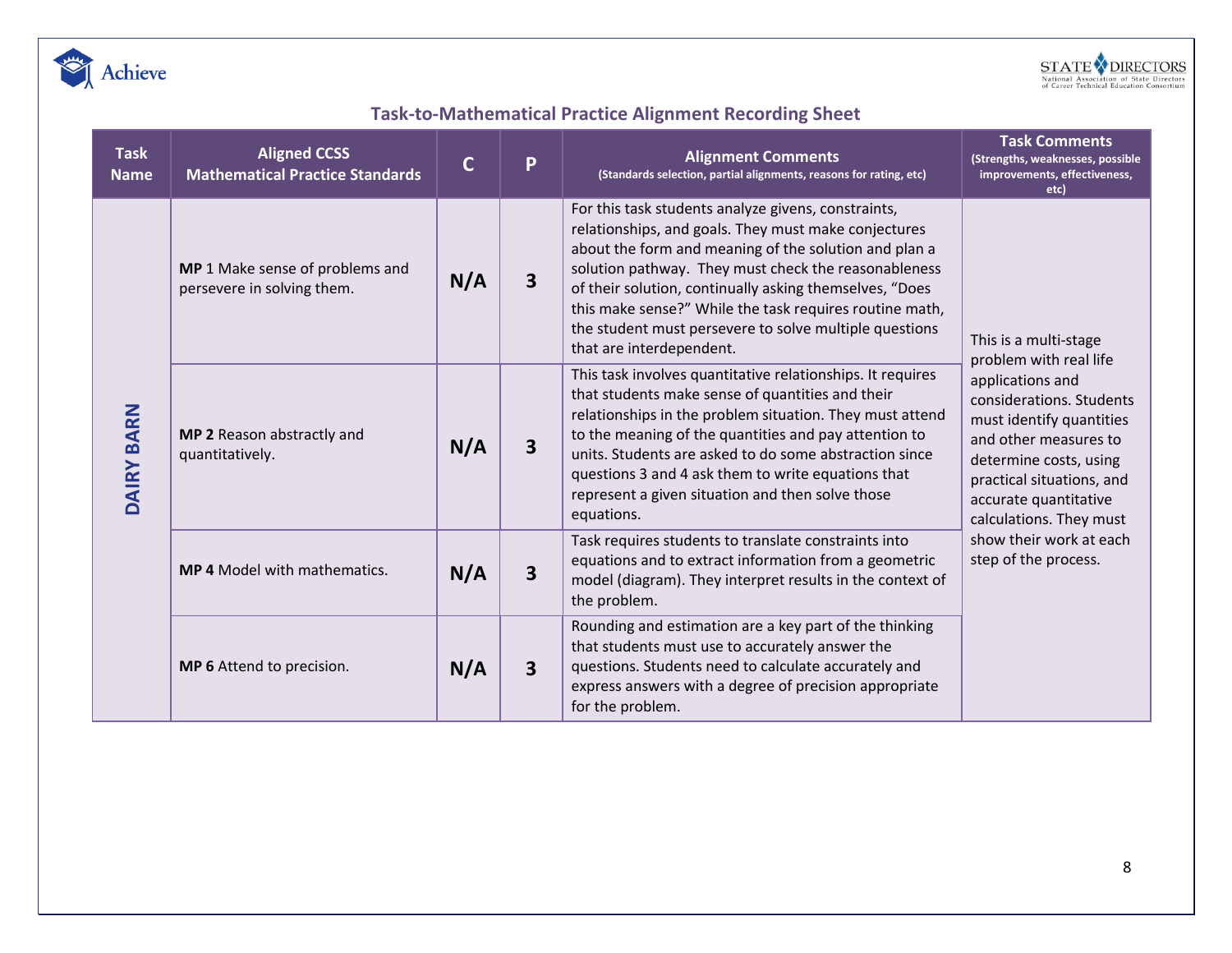



# **Task-to-Common Core State Standards Alignment Recording Sheet**

| <b>Task</b><br><b>Name</b> | <b>Aligned CCSS</b><br><b>Content Standards</b>                                                                                                                                                                                                            |                | P                       | <b>Alignment Comments</b><br>(Standards selection, partial alignments, reasons for<br>rating, etc.)                                                                                                                          | <b>Task Comments</b><br>(Strengths, weaknesses,<br>possible improvements,<br>effectiveness, etc.)                                                                    |
|----------------------------|------------------------------------------------------------------------------------------------------------------------------------------------------------------------------------------------------------------------------------------------------------|----------------|-------------------------|------------------------------------------------------------------------------------------------------------------------------------------------------------------------------------------------------------------------------|----------------------------------------------------------------------------------------------------------------------------------------------------------------------|
| DAIRY BARN                 | A.CED.2 Create equations in two or more variables to<br>represent relationships between quantities; graph<br>equations on coordinate axes with labels and scales.*                                                                                         | 3              | $\overline{2}$          | Students must create equations involving cost<br>and the number of truckloads for questions 3<br>and 4. Graphing is not required in this task.                                                                               | This complex real-world<br>task combines geometric<br>measurement, unit<br>analysis, and calculation<br>and requires students to<br>show work to support<br>results. |
|                            | N.Q.1 Use units as a way to understand problems<br>and to guide the solution of multi-step problems;<br>choose and interpret units consistently in formulas;<br>choose and interpret the scale and the origin in<br>graphs and data displays.*             | $\overline{2}$ | $\overline{\mathbf{3}}$ | There is no requirement in this task for students<br>to choose or interpret the scale and origin in<br>graphs and data displays.                                                                                             |                                                                                                                                                                      |
|                            | N.Q.3 Choose a level of accuracy appropriate to<br>limitations on measurement when reporting<br>quantities.*                                                                                                                                               | 3              | $\overline{\mathbf{3}}$ | This task requires appropriate levels of<br>precision throughout in calculations involving<br>money and measurements.                                                                                                        |                                                                                                                                                                      |
|                            | 6.RP.3b Solve unit rate problems including those<br>involving unit pricing and constant speed. For<br>example, if it took 7 hours to mow 4 lawns, then at<br>that rate, how many lawns could be mowed in 35<br>hours? At what rate were lawns being mowed? | 3              | $\overline{\mathbf{3}}$ | Unit rates are used and required throughout<br>the task, for example, cubic yards per truckload,<br>cubic feet per stall, cubic feet per cubic yard,<br>cost per mile, cost per truckload, and cubic<br>yards per truckload. |                                                                                                                                                                      |
|                            | 6.RP.3d Use ratio reasoning to convert measurement<br>units; manipulate and transform units appropriately<br>when multiplying or dividing quantities.                                                                                                      | 3              | 3                       | This task requires unit analysis throughout.                                                                                                                                                                                 |                                                                                                                                                                      |
|                            | 7.G.6 Solve real world and mathematical problems<br>involving area, volume and surface area of two and<br>three dimensional objects composed of triangles,<br>quadrilaterals, polygons, cubes, and right prisms.                                           | $\overline{2}$ | $\overline{\mathbf{3}}$ | This task involves measures of area and volume<br>for quadrilaterals (a polygon) and right prisms.                                                                                                                           |                                                                                                                                                                      |

\* Modeling standards appear throughout the CCSS high school standards and are indicated by a star symbol (\*).